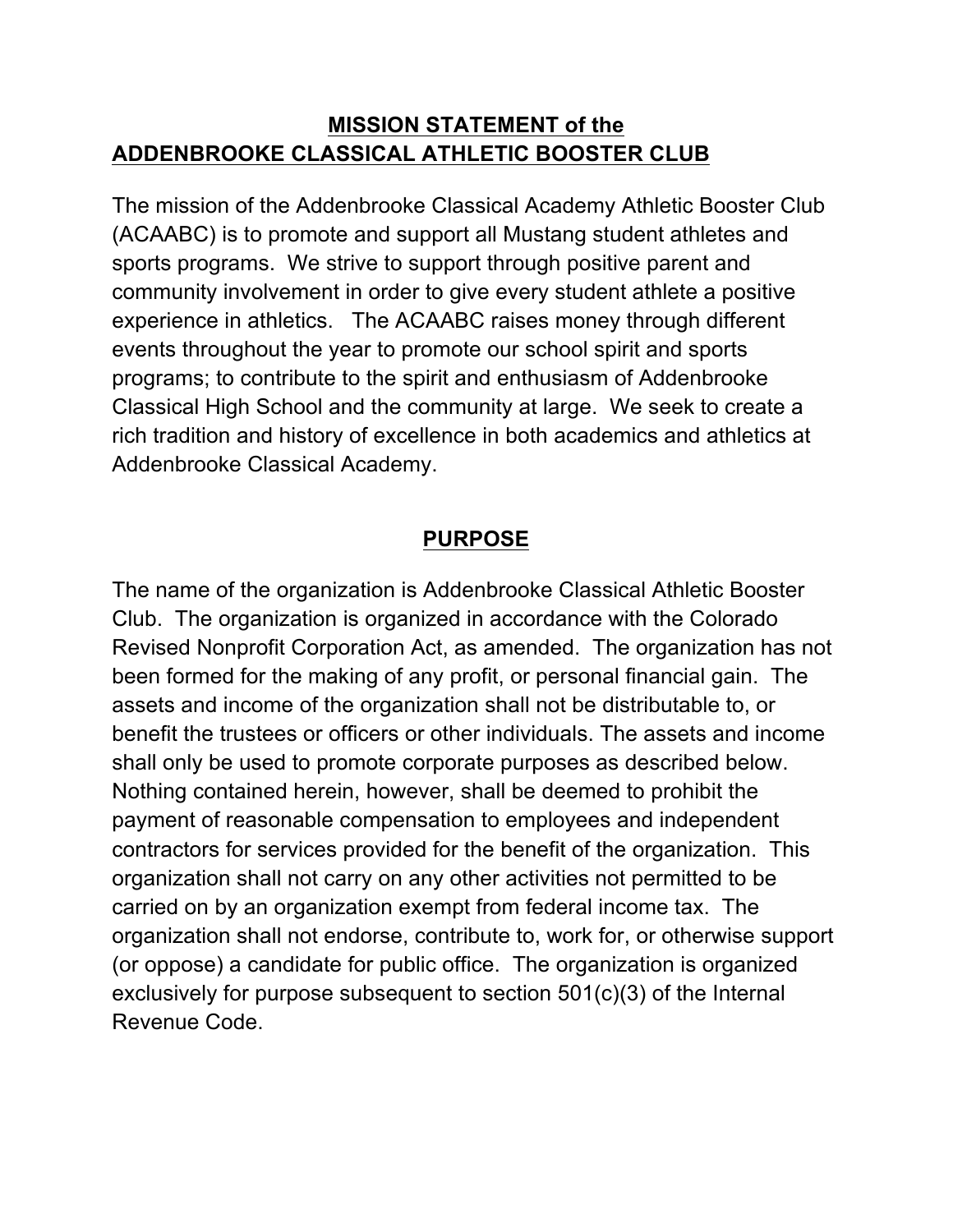# **BYLAWS OF ADDENBROOKE CLASSICAL ACADEMY ATHLETIC BOOSTER CLUB**

## **ARTICLE I OFFICERS**

**Section 1 - Number of Officers** - The officers of the organization shall be a President, one or more Vice-President, a Treasurer and a Secretary. Two or more offices may be held by the one person. The President may not serve concurrently as a Vice President.

- **a. President/Chairman -** The President shall be the chief executive officer and shall preside at all meetings.
- **b. Vice President -** The Vice-President shall perform the duties of the President in the absence of the President and shall assist that office in the discharge of its leadership duties.
- **c. Secretary -** The Secretary shall give notice of all meetings, shall keep an accurate list of members and shall have the authority to certify any records, or copies of records, as the official records of the organization. The Secretary shall maintain the minutes of the Officers and meetings.
- **d. Treasurer/CFO -** The Treasurer shall be responsible for conducting the financial affairs of the organization as directed and authorized by the members, if any, and shall make reports of corporate finances as requested by the Addenbrooke Classical High School athletic director.

**Section 2 - Election and Term of Office -** The officers shall be elected annually by the members at the first meeting of the school year, immediately following the annual meeting. Each officer shall serve a one year term or until a successor has been elected and qualified.

**Section 3 - Removal or Vacancy -** The members shall have the power to remove an officer or agent of the organization. Any vacancy that occurs for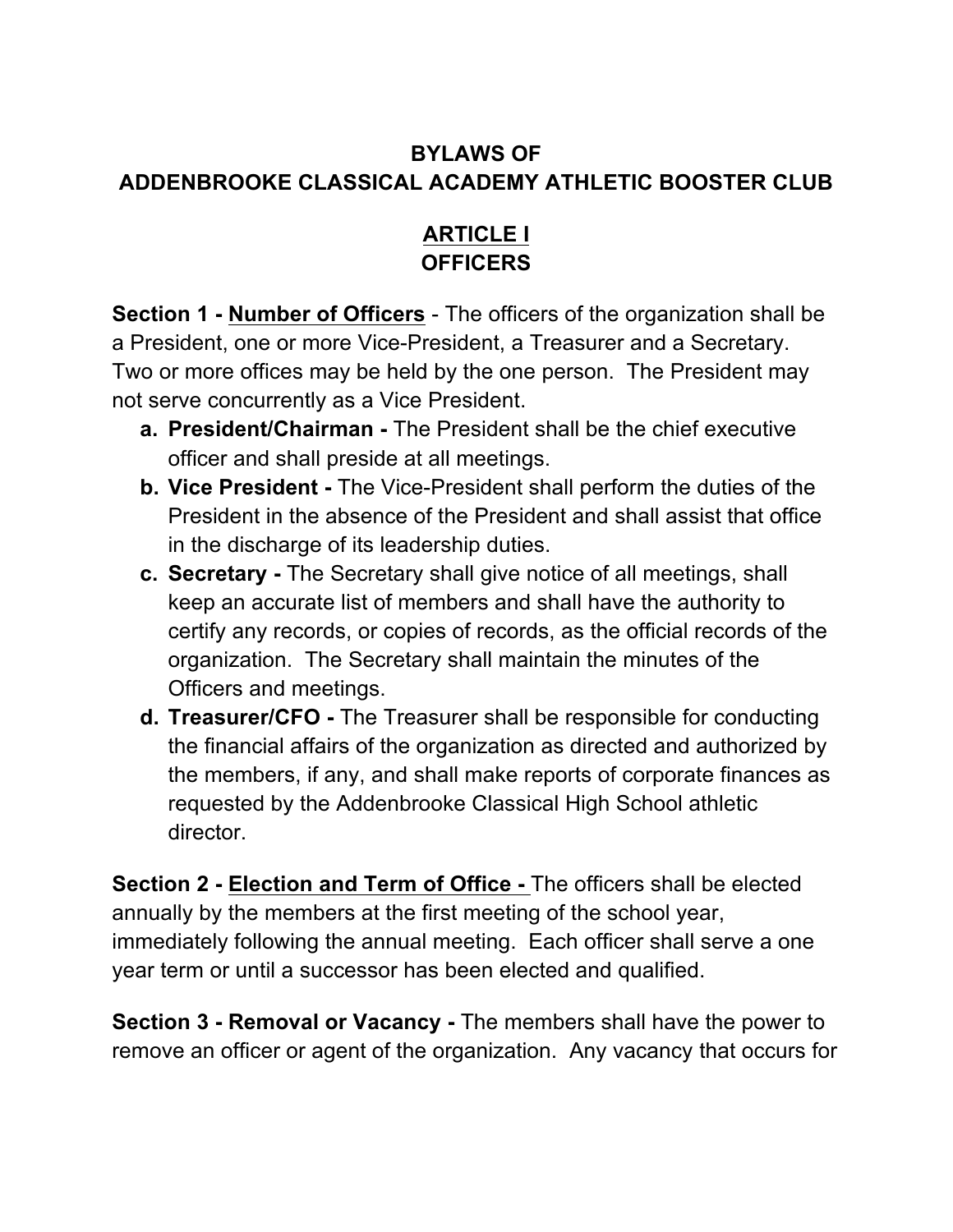any reason may be elected by the members filled by an interim member until the position can be filled.

### **ARTICLE II MEMBERSHIP**

Annual dues will be determined for all members including officers at the May meeting for the following year. (2018-2019 school year is \$20) Members shall be respectful and courteous during discussion at the meetings. Only paid members may vote on the budget, motions and expenditures.

# **ARTICLE III MEETINGS**

Section 1. **Annual Meeting** - An annual meeting shall be held once each calendar year for the purpose of electing board members and for the transaction of such other business as may properly come before the meeting. The annual meeting shall be held at the time and place designated by the Board of Directors from time to time.

Section 2. **Regular Meeting -** Hold a regular meeting a minimum of once every quarter or more as needed.

Section 3: **Special Meeting -** Special Meetings may be requested by the President.

Section 4: **Notice of Meetings** - Electronic notification of all meetings shall be provided under this section. The Notice shall state the place, date and hour of meeting and if for a special meeting, the purpose of the meeting.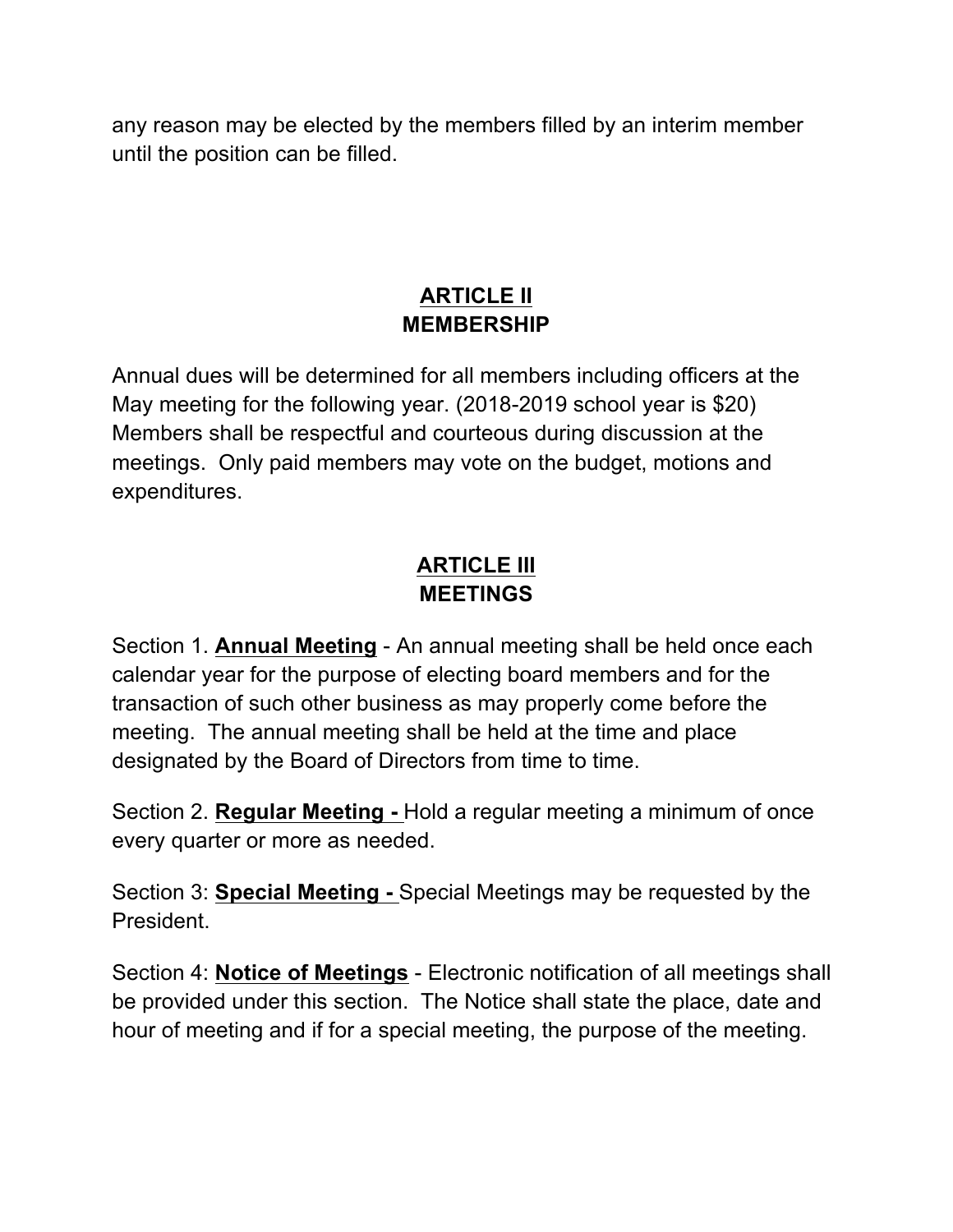Section 5: **Place of Meeting** - Meetings shall be held at the organization's principal place of business unless otherwise stated in the notice.

Section 6: **Quorum** - A majority of board members shall constitute a quorum at a meeting. In the absence of a quorum, a majority of the directors may adjourn the meeting to another time without further notice. If a quorum is represented at an adjourned meeting, any business may be transacted that might have transacted at the meeting as originally scheduled. The majority of board of members/officers plus three or more non-board members at a meeting represented by a quorum may continue to transact business until adjournment, even if the withdrawal of some directors results in representation of less than a quorum.

Section 7: **Informal Action** - Any action required to be taken, or which may be taken, at a meeting, may be taken without a meeting and without prior notice if a consent in writing, setting forth the action so taken is signed by the directors with respect to the subject matter of the vote.

### **ARTICLE IV AMENDMENT TO BYLAWS**

The bylaws may be amended, altered, or replaced by the members by a majority of a quorum vote at any regular or special meeting. The text of the proposed change shall be distributed to all board members at least ten (10) days before the meeting.

The bylaws will be reviewed at the first annual membership meeting yearly.

# **ARTICLE V INDEMNIFICATION**

Any officer who is involved in litigation by reason of his or her position as an officer of this organization shall be indemnified and held harmless by the organization to the fullest extent authorized by law as it now exists or may subsequently be amended (but, in the case of any such amendment, only